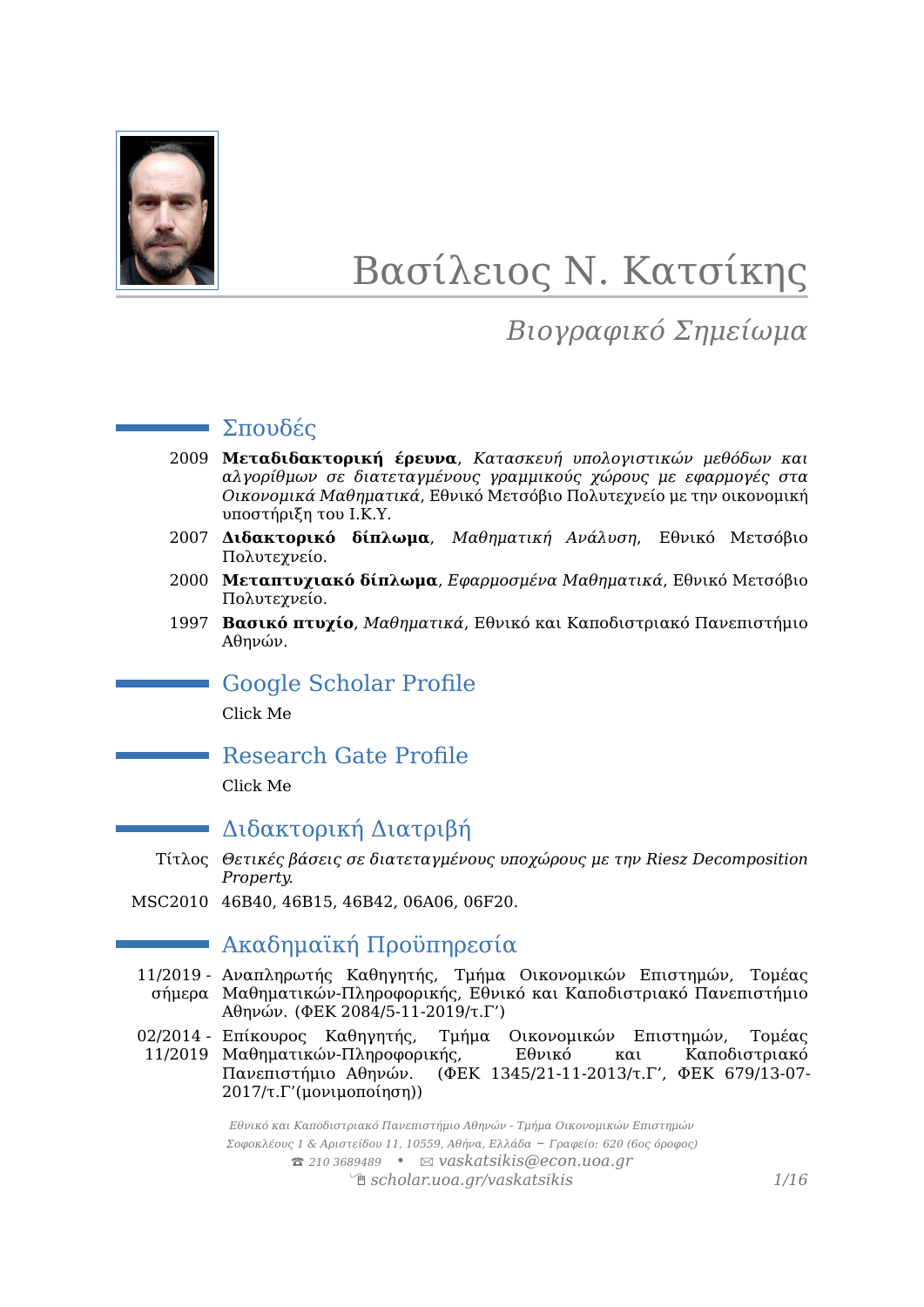05/2010 - Επίκουρος Καθηγητής, Γενικό Τμήμα Μαθηματικών, Τεχνολογικό 1/2014 Εκπαιδευτικό Ίδρυμα Πειραιά. (ΦΕΚ 374/12-5-2010/τ.Γ')

09/2009 - Επιστημονικός Συνεργάτης (Βαθμίδα Επίκουρου), Γενικό Τμήμα 05/2010 Μαθηματικών, Τεχνολογικό Εκπαιδευτικό Ίδρυμα Πειραιά.

- 10/2008 Π.Δ. 407 στη βαθμίδα του Λέκτορα, Εθνικό και Καποδιστριακό 02/2010 Πανεπιστήμιο Αθηνών, Τμήμα Οικονομικών Επιστημών.
- 09/2004 Επιστημονικός Συνεργάτης (Βαθμίδα Επίκουρου), Γενικό Τμήμα Θετικών 07/2009 Επιστημών, Τεχνολογικό Εκπαιδευτικό Ίδρυμα Χαλκίδας.
- 02/2004 Επιστημονικός Συνεργάτης (Βαθμίδα Επίκουρου), Ανώτατη Σχολή 02/2008 Παιδαγωγικής και Τεχνολογικής Εκπαίδευσης (Α.Σ.ΠΑΙ.Τ.Ε.).
- 09/2000 Επικουρικό Έργο, Σχολή Εφαρμοσμένων Μαθηματικών και Φυσικών 12/2006 Επιστημών, Εθνικό Μετσόβιο Πολυτεχνείο.
- 09/2003 Εργαστηριακός Συνεργάτης, Τμήμα Πληροφορικής και Τεχνολογίας 07/2005 Υπολογιστών, Τεχνολογικό Εκπαιδευτικό Ίδρυμα Λαμίας.
- 09/2003 Επιστημονικός Συνεργάτης, Σχολή Μονίμων Υπαξκων Ναυτικού (Σ.Μ.Υ.Ν.). 08/2004

# Εξειδίκευση και Ερευνητικά Ενδιαφέροντα

- { Χρηματοοικονομική βελτιστοποίηση και μεταευρετικοί αλγόριθμοι
- { Χρηματοοικονομική βελτιστοποίηση μέσω νευρωνικών δικτύων
- { Μεταευρετικοί αλγόριθμοι σε προβλήματα βελτιστοποίησης χαρτοφυλακίου (Θεωρία Markowitz).
- { Zhang Neural Networks (ZNN) για την αντιστροφή ή την γενικευμένη αντιστροφή χρονικά μεταβαλλόμενων και χρονικά αμετάβλητων πινάκων.
- { Γραμμική Άλγεβρα, Αριθμητική Γραμμική Άλγεβρα, Υπολογιστικές μέθοδοι για τον υπολογισμό του γενικευμένου αντιστρόφου πινάκων (Moore-Penrose Inverse) και εφαρμογές.
- { Επιστημονικοί υπολογισμοί και υπολογιστικές μέθοδοι σε διατεταγμένους γραμμικούς χώρους, εφαρμογές σε προβλήματα των Οικονομικών Μαθηματικών (Portfolio Insurance, Options Replication).
- { Συναρτησιακή Ανάλυση, Διατεταγμένοι χώροι.

### Δημοσιεύσεις

Επιστημονικά Άρθρα (# 64)

#### **2020** ↓

- 1. P.S. Stanimirovic, **V.N. Katsikis**, D. Gerontitis, A new varying-parameter design formula for solving time-varying problems, **Neural Proccessing Letters**, In Press, **(2020)**.
- 2. D. Mosic, P.S. Stanimirovic, **V.N. Katsikis** Solvability of some constrained matrix approximation problems using core-EP inverses, **Computational and Applied Mathematics**, In Press, **(2020)**.
- 3. M.A. Medvedeva , T.E. Simos , Ch. Tsitouras , **V.N. Katsikis**, Direct Estimation of SIR model Parameters through Second Order Finite Differences, **Mathematical Methods in the Applied Science**, In Press, **(2020)**.
- 4. **Vasilios N. Katsikis**, Spyridon D. Mourtas. Optimal Portfolio Insurance under Nonlinear Transaction Costs. **Journal of Modeling and Optimization (2020)**;12(2):117-

*Εθνικό και Καποδιστριακό Πανεπιστήμιο Αθηνών - Τμήμα Οικονομικών Επιστημών Σοφοκλέους 1 & Αριστείδου 11, 10559, Αθήνα, Ελλάδα – Γραφείο: 620 (6ος όροφος)* T *210 3689489 •* B *[vaskatsikis@econ.uoa.gr](mailto:vaskatsikis@econ.uoa.gr)* Í *[scholar.uoa.gr/vaskatsikis](http://scholar.uoa.gr/vaskatsikis) 2[/16](#page-14-0)*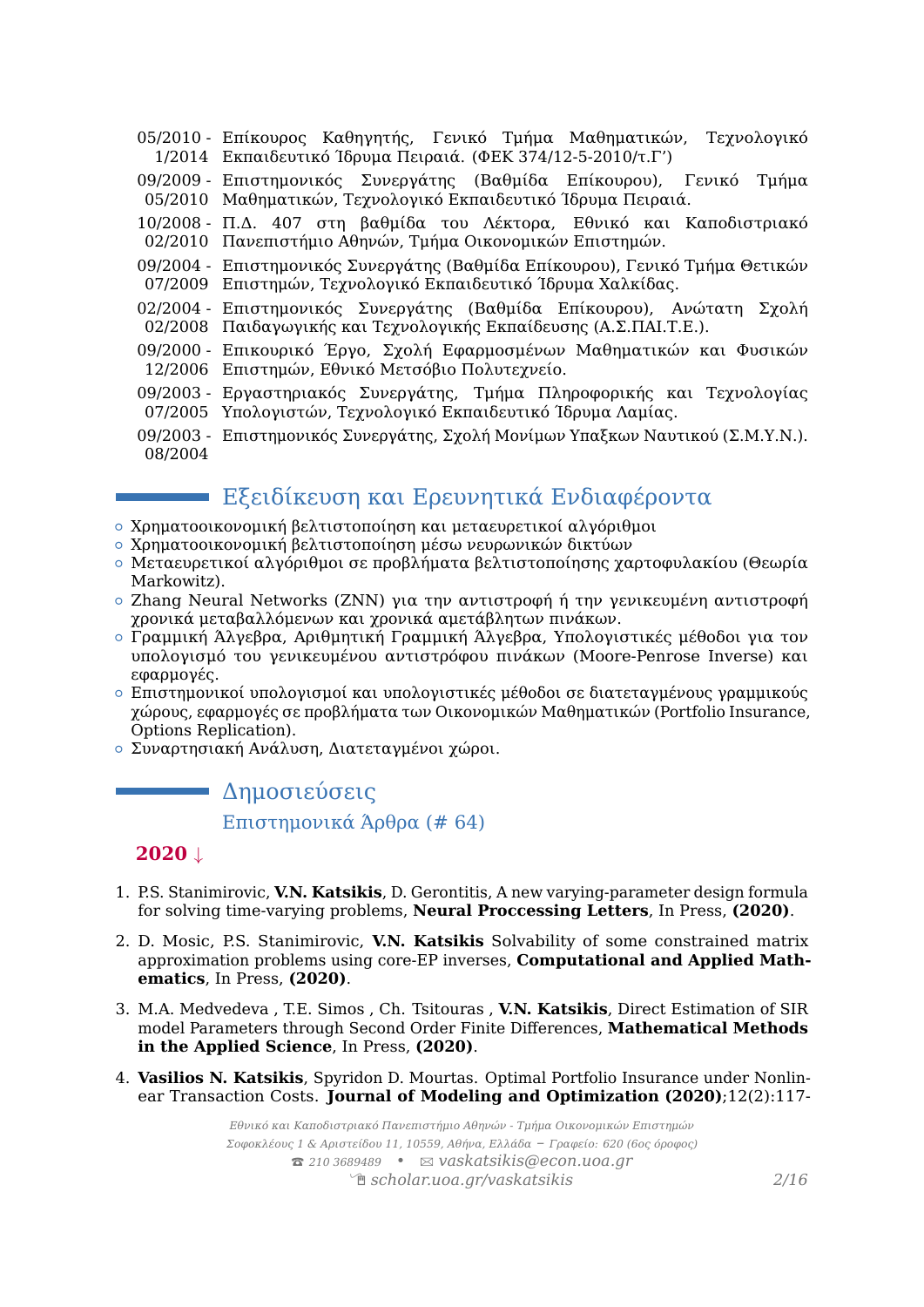124. https://doi.org/10.32732/jmo.2020.12.2.117

5. M.A. Medvedeva, **V.N. Katsikis**, S.D. Mourtas, T.E. Simos. Randomized time‐varying knapsack problems via binary beetle antennae search algorithm: Emphasis on applications in portfolio insurance. **Math Meth Appl Sci. (2020)**; 1– 11. https://doi.org/10.1002/mma.6904

#### **IMPACT FACTOR: 1.626**

6. A. H. Khan, X. W. Cao, Li Shuai, Hu Bin and **V.N. Katsikis**, Quantum Beetle Antennae Search: A Novel Technique for The Constrained Portfolio Optimization Problem, **Science China-Information Sciences**, **(2020)**. DOI: 10.1007/s11432-020-2894-9

#### **IMPACT FACTOR: 3.304**

7. Dimitrios Gerontitis, L. Moysis, Predrag Stanimirović, **Vasilios N. Katsikis** and C. Volos, Varying-parameter finite-time zeroing neural network for solving linear algebraic systems, **Electronic Letters**, Vol. 56, 16, **(2020)**. DOI: 10.1049/el.2019.4099

#### **IMPACT FACTOR: 1.343**

8. J. K. Sahoo, R. Behera, P.S. Stanimirovic and **V.N. Katsikis**,Computation of outer inverses of tensors using the QR decomposition, **Computational and Applied Mathematics** (**2020**). DOI: https://doi.org/10.1007/s40314-020-01225-4

#### **IMPACT FACTOR: 1.260**

9. **V.N. Katsikis**, S. D. Mourtas, Predrag S. Stanimirovic, Shuai Li, Xinwei Cao Timevarying minimum-cost portfolio insurance under transaction costs problem via Beetle Antennae Search Algorithm (BAS), **Applied Mathematics and Computation** 385 (**2020**).

DOI: https://doi.org/10.1016/j.amc.2020.125453

#### **IMPACT FACTOR: 2.3**

10. A. H. Khan, X. W. Cao, **V.N. Katsikis**, P.S. Stanimirovic, I. Brajevic, S. Li, S. Kadry, Y. Nam, Optimal Portfolio Management for Engineering Problems Using Nonconvex Cardinality Constraint: A Computing Perspective, **IEEE Access**, 1–14 **(2020)**. DOI: https://doi.org/10.1109/ACCESS.2020.2982195

#### **IMPACT FACTOR: 4.098**

11. A. H. Khan, X. W. Cao, S. Li, **V.N. Katsikis**, and L. F. Liao, BAS-ADAM: an ADAM based approach to improve the performance of beetle antennae search optimizer, **IEEE/CAA Journal of Automatica Sinica**, vol. 7, no. 2, pp. 461–471 (**2020**). DOI: https://doi.org/10.1109/JAS.2020.1003048

#### **2019** ↓

12. J. K. Sahoo, R. Behera, P.S. Stanimirovic, **V.N. Katsikis**, and H. Ma, Core and core-EP inverses of tensors, **Computational and Applied Mathematics** (**2019**). DOI: https://doi.org/10.1007/s40314-019-0983-5

#### **IMPACT FACTOR: 1.260**

13. M. Zhou, J. Chen, P.S. Stanimirovic, **V.N. Katsikis**, H. Ma, Complex Varying-Parameter Zhang Neural Networks for Computing Core and Core-EP Inverse, **Neural Processing**

*Εθνικό και Καποδιστριακό Πανεπιστήμιο Αθηνών - Τμήμα Οικονομικών Επιστημών Σοφοκλέους 1 & Αριστείδου 11, 10559, Αθήνα, Ελλάδα – Γραφείο: 620 (6ος όροφος)* T *210 3689489 •* B *[vaskatsikis@econ.uoa.gr](mailto:vaskatsikis@econ.uoa.gr)* Í *[scholar.uoa.gr/vaskatsikis](http://scholar.uoa.gr/vaskatsikis) 3[/16](#page-14-0)*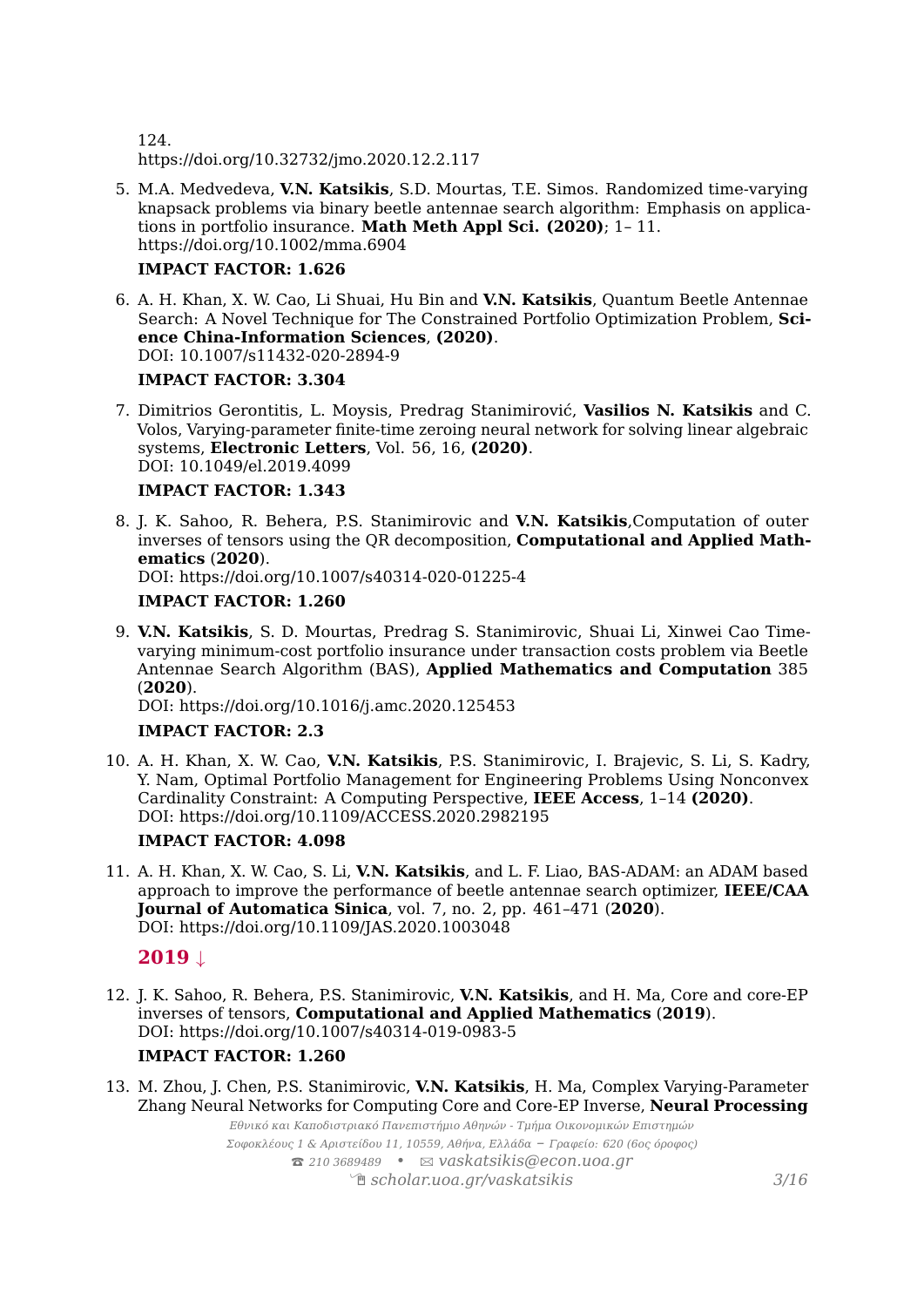**Letters**,(**2019**). DOI: https://doi.org/10.1007/s11063-019-10141-6 **IMPACT FACTOR: 2.591**

14. **V.N. Katsikis**, S. D. Mourtas, ORPIT: A Matlab Toolbox for Option Replication and Portfolio Insurance in Incomplete Markets, **Computational Economics** (**2019**). DOI: https://doi.org/10.1007/s10614-019-09936-5

#### **IMPACT FACTOR: 1.185**

- 15. P.S. Stanimirovic, **V.N. Katsikis**, S. Li, Higher-Order ZNN Dynamics, **Neural Processing Letters**,(**2019**). DOI: https://doi.org/10.1007/s11063-019-10107-8 **IMPACT FACTOR: 2.591**
- 16. P.S. Stanimirovic, A. Kumar, **V.N. Katsikis**, Further efficient hyperpower iterative methods for the computation of generalized inverses  $A_{T,S}^{(2)}$ , **RACSAM**,(2019). DOI: https://doi.org/10.1007/s13398-019-00696-3

#### **IMPACT FACTOR: 1.074**

- 17. H. Ma, N. Li, P.S. Stanimirovic, **V.N. Katsikis**, Perturbation theory for Moore–Penrose inverse of tensor via Einstein product, **Computational and Applied Mathematics**,(**2019**). DOI: https://doi.org/10.1007/s40314-019-0893-6 **IMPACT FACTOR: 1.260**
- 18. P.S. Stanimirovic, **V.N. Katsikis**, Z. Zhang, S. Li, J. Chen, M. Zhou, Varying-parameter Zhang neural network for approximating some expressions involving outer inverses, **Optimization Methods and Software**,(**2019**). DOI: https://doi.org/10.1080/10556788.2019.1594806

#### **IMPACT FACTOR: 1.183**

19. P.S. Stanimirovic, **V.N. Katsikis**, S. Srivastava, D. Pappas, A class of quadratically convergent iterative methods, **RACSAM**,(**2019**). DOI: https://doi.org/10.1007/s13398- 019-00681-w

#### **IMPACT FACTOR: 1.074**

- 20. **V.N. Katsikis**, S. D. Mourtas, A heuristic process on the existence of positive bases with applications to minimum-cost portfolio insurance in C [a,b], **Applied Mathematics and Computation** 349 (**2019**) 221–244. **IMPACT FACTOR: 2.3**
- 21. P.S. Stanimirovic, **V.N. Katsikis**, S. Li, Integration enhanced and noise tolerant ZNN for computing various expressions involving outer inverses, **Neurocomputing**, 329 (**2019**) 129-143.

#### **IMPACT FACTOR: 3.241**

#### **2018** ↓

22. M.D. Petkovic, P.S. Stanimirovic, **V.N. Katsikis**, Modified discrete iterations for computing the inverse and pseudoinverse of the time-varying matrix, **Neurocomputing**, **289** (**2018**), 155-165.

#### **IMPACT FACTOR: 3.241**

*Εθνικό και Καποδιστριακό Πανεπιστήμιο Αθηνών - Τμήμα Οικονομικών Επιστημών Σοφοκλέους 1 & Αριστείδου 11, 10559, Αθήνα, Ελλάδα – Γραφείο: 620 (6ος όροφος)* T *210 3689489 •* B *[vaskatsikis@econ.uoa.gr](mailto:vaskatsikis@econ.uoa.gr)* Í *[scholar.uoa.gr/vaskatsikis](http://scholar.uoa.gr/vaskatsikis) 4[/16](#page-14-0)*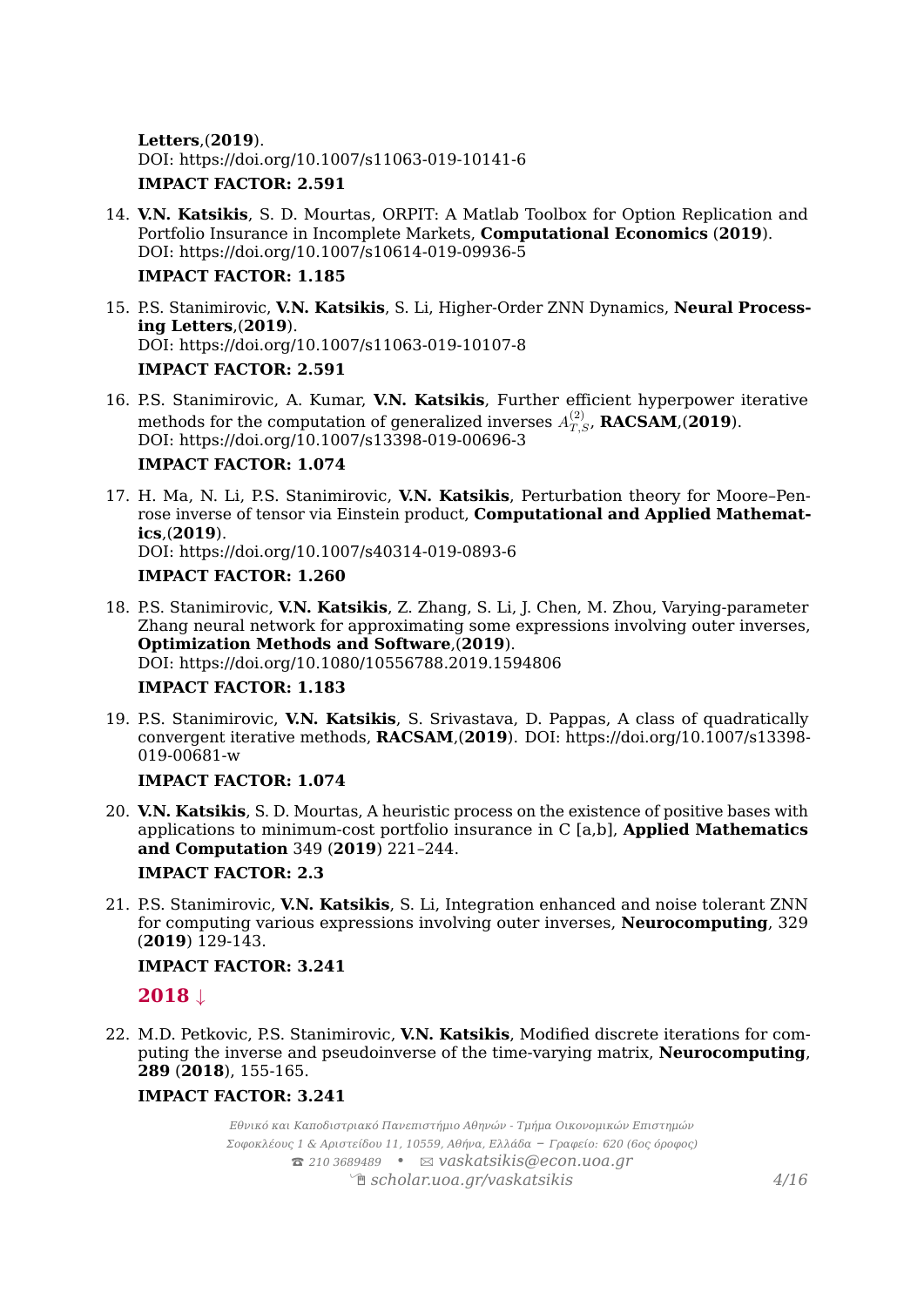23. P.S. Stanimirovic, **V.N. Katsikis**, S. Li, Hybrid GNN-ZNN models for solving linear matrix equations, **Neurocomputing**, **316** (**2018**), 124-134. **IMPACT FACTOR: 3.241**

#### 24. P.S. Stanimirovic, **V.N. Katsikis** and D. Kolundzija, Inversion and pseudoinversion of block arrowhead matrices. **Applied Mathematics and Computation** 341 (**2018**), 379–401.

DOI:10.1016/j.amc.2015.10.023

#### **IMPACT FACTOR: 2.3**

25. P.S. Stanimirovic, M. Ciric, **V.N. Katsikis**, C. Li and H. Ma, Outer and (b,c) inverses of tensors, **Linear and Multilinear Algebra** (**2018**).

DOI: https://doi.org/10.1080/03081087.2018.1521783

#### **IMPACT FACTOR: 0.835**

26. D. Pappas, **V.N. Katsikis** and P.S. Stanimirovic, The *λ*- Aluthge transform of EP matrices. **Filomat** 32:12 (**2018**).

#### **IMPACT FACTOR: 0.635**

27. D. Pappas, **V.N. Katsikis** and I. Stanimirovic, Symbolic Computation of the Duggal Transform, **Journal of Linear and Topological Algebra**, **Vol. 07, No.01** (**2018**), 53 - 62.

#### **2017** ↓

28. S. Srivastava, P.S. Stanimirovic, **V.N. Katsikis** and D.K. Gupta, A Family of Iterative Methods with Accelerated Convergence for Restricted Linear System of Equations, **Mediterranean Journal of Mathematics** (**2017**).

DOI 10.1007/s00009-017-1020-9

#### **IMPACT FACTOR: 1.000**

29. D. Pappas, **V.N. Katsikis** and I. Stanimirovic, Symbolic Computation of the Aluthge Transform, **Mediterranean Journal of Mathematics** (**2017**).

DOI 10.1007/s00009-017-0862-5

#### **IMPACT FACTOR: 1.000**

30. P.S. Stanimirovic, **V.N. Katsikis** and D. Pappas, Computation of {2*,* 4} and {2*,* 3}-inverses based on rank-one updates, **Linear and Multilinear Algebra** (**2017**). DOI: 10.1080/03081087.2017.1290042

#### **IMPACT FACTOR: 0.835**

### **2016** ↓

31. P.S. Stanimirovic, **V.N. Katsikis** and H. Ma, Representations and properties of the W-Weighted Drazin inverse, **Linear and Multilinear Algebra** (**2016**). DOI: 10.1080/03081087.2016.1228810

#### **IMPACT FACTOR: 0.835**

32. **V.N. Katsikis**, A new computational method for finding the cheapest hedge. **Facta Universitatis Ser. Math. Inform.** Vol. 31, No 2 (**2016**), 349–362.

> *Εθνικό και Καποδιστριακό Πανεπιστήμιο Αθηνών - Τμήμα Οικονομικών Επιστημών Σοφοκλέους 1 & Αριστείδου 11, 10559, Αθήνα, Ελλάδα – Γραφείο: 620 (6ος όροφος)* T *210 3689489 •* B *[vaskatsikis@econ.uoa.gr](mailto:vaskatsikis@econ.uoa.gr)* Í *[scholar.uoa.gr/vaskatsikis](http://scholar.uoa.gr/vaskatsikis) 5[/16](#page-14-0)*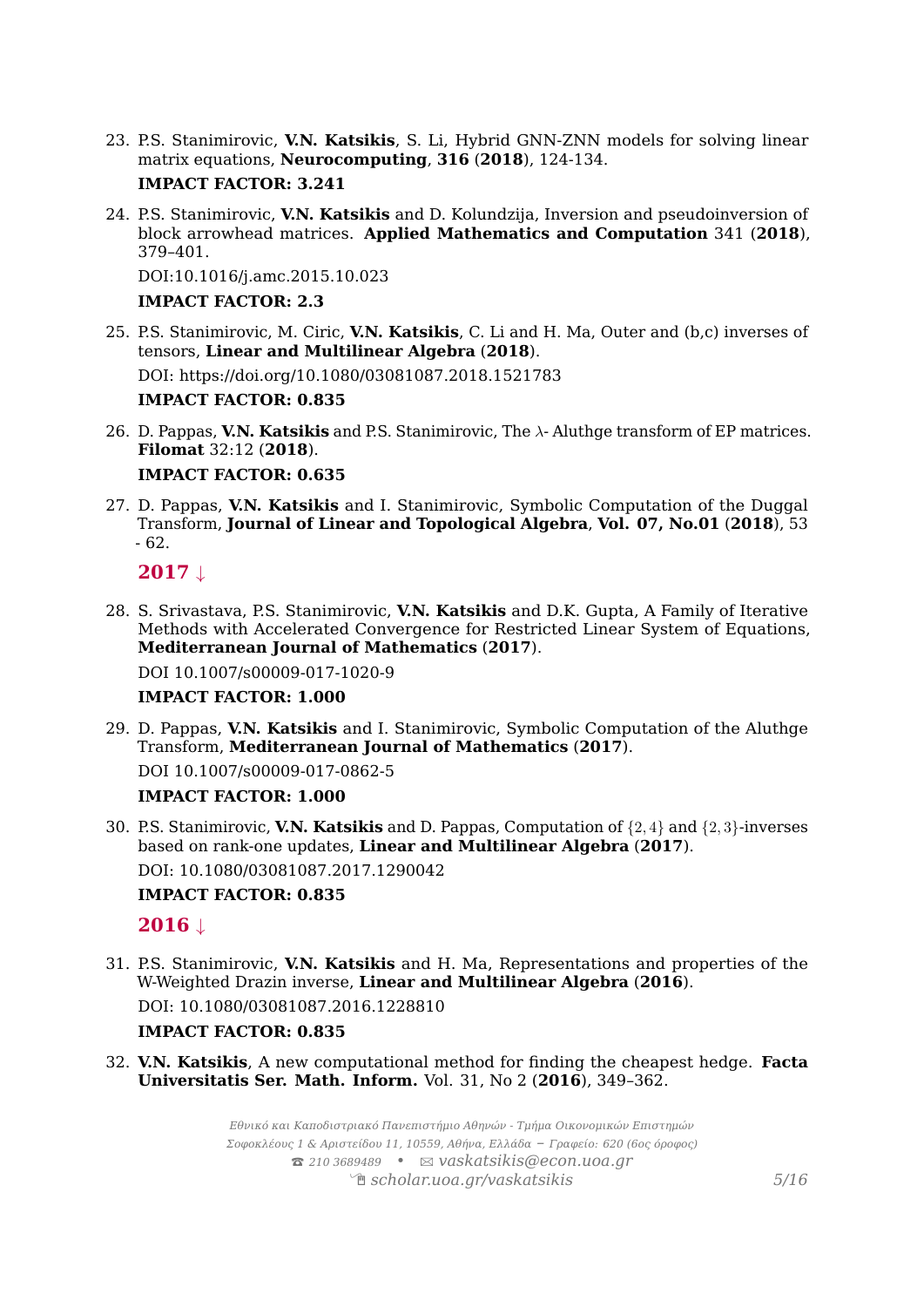33. P. S. Stanimirovic, **V.N. Katsikis**, I. Stojanovic, Computing the pseudo-inverse of specific Toeplitz matrices using rank-one updates. **Mathematical Problems in Engineering**, Volume **2016**, Article ID 9065438, 16 pages.

DOI: 10.1155/2016/9065438 (2016).

#### **IMPACT FACTOR: 1.145**

34. **V.N. Katsikis**, Computation of replicated exercise prices by using positive bases. **Filomat**, 30:11 (**2016**), 2973-2984.

#### **IMPACT FACTOR: 0.635**

35. P.S. Stanimirovic, **V.N. Katsikis**, D. Pappas, Computing {2*,* 4} and {2*,* 3} - inverses by using the Sherman–Morrison formula. **Applied Mathematics and Computation** 273 (**2016**), 584–603.

DOI:10.1016/j.amc.2015.10.023

#### **IMPACT FACTOR: 2.3**

- 36. **V.N. Katsikis**, S. N. Papakostas, S. Tsitmidelis, and Ch. Tsitouras, Evolutionary generation of explicit two step methods for second order linear IVPs. ICNAAM **2016** Proceedings. (AIP (**American Institute of Physics**) Conference Proceedings) **(Refereed Conference)**.
- 37. **V.N. Katsikis**, An alternative computational method for finding the minimum-premium insurance portfolio. ICNAAM **2016** Proceedings. (AIP (**American Institute of Physics**) Conference Proceedings) **(Refereed Conference)**.

#### **2015** ↓

38. S. Chountasis, D. Pappas, **V.N. Katsikis**, Signal watermarking in bi-dimensional representations using matrix factorizations, **Computational and Applied Mathematics** (**2015**),

DOI: 10.1007/s40314-015-0230-7.

#### **IMPACT FACTOR: 1.260**

39. P.S. Stanimirovic, D. Pappas, **V.N. Katsikis**, M.S. Cvetkovic, Outer inverse restricted by a linear system **Linear and Multilinear Algebra** (**2015**),

DOI: 10.1080/03081087.2015.1019200.

#### **IMPACT FACTOR: 0.835**

40. P. S. Stanimirovic, I. Stojanovic, **V.N. Katsikis**, D. Pappas, Z. Zdravev, Application of the Least Squares Solutions in Image Deblurring. **Mathematical Problems in Engineering**, Volume **2015**, Article ID 298689, 18 pages.

DOI: 10.1155/2015/298689

#### **IMPACT FACTOR: 0.961**

**2014** ↓

- 41. Ch. Tsitouras, **V.N. Katsikis**, Bounds for Variable Degree Rational *L*<sup>∞</sup> Approximations to the Matrix Cosine. **Computer Physics Communications**, 185 (**2014**), 2834–2840. **IMPACT FACTOR: 3.748**
- 42. P.S. Stanimirovic, D. Pappas, **V.N. Katsikis**, Generalized inverse restricted by the normal Drazin equation. **Linear and Multilinear Algebra** (**2014**),

*Εθνικό και Καποδιστριακό Πανεπιστήμιο Αθηνών - Τμήμα Οικονομικών Επιστημών Σοφοκλέους 1 & Αριστείδου 11, 10559, Αθήνα, Ελλάδα – Γραφείο: 620 (6ος όροφος)* T *210 3689489 •* B *[vaskatsikis@econ.uoa.gr](mailto:vaskatsikis@econ.uoa.gr)* Í *[scholar.uoa.gr/vaskatsikis](http://scholar.uoa.gr/vaskatsikis) 6[/16](#page-14-0)*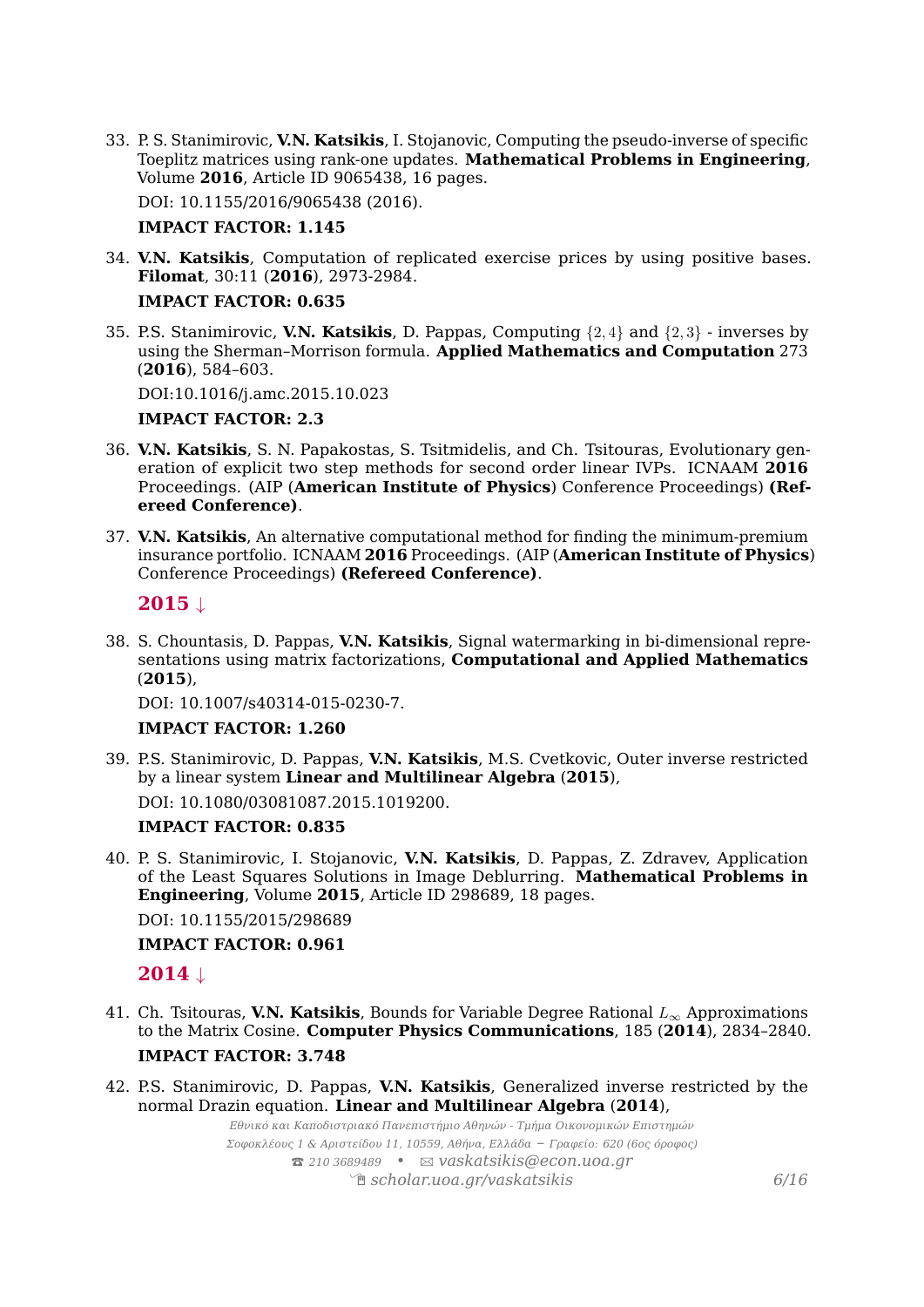DOI: 10.1080/03081087.2014.908873.

#### **IMPACT FACTOR: 0.835**

43. Ch. Tsitouras, **V.N. Katsikis**, Solving Undamped Unforced Free Oscillators by *L*<sup>∞</sup> Approximations to cos. ICCMSE **2014** Proceedings. (AIP (**American Institute of Physics**) Conference Proceedings) **(Refereed Conference)**.

#### **2013** ↓

44. **V.N. Katsikis** A new characterization of markets that don't replicate any option through minimal-lattice subspaces. A computational approach. **Filomat** 27:7 (**2013**), 1357–1372.

DOI 10.2298/FIL1307357K

#### **IMPACT FACTOR: 0.635**

#### **2012** ↓

45. P.S. Stanimirovic, D. Pappas, **V.N. Katsikis**, I.P. Stanimirovic, Full-rank representations of outer inverses based on the QR decomposition. **Applied Mathematics and Computation** 218 (**2012**), 10321–10333.

DOI: 10.1016/j.amc.2012.04.011

#### **IMPACT FACTOR: 2.3**

46. P.S. Stanimirovic, D. Pappas, **V.N. Katsikis**, I. Stanimirovic, Symbolic computation of  $A_{T,S}^{(2)}$  inverses using  $QDR$  factorization. **Linear Algebra and its Applications**  $437$ (**2012**), 1317–1331.

#### **IMPACT FACTOR: 0.973**

47. **V.N. Katsikis**, I. Polyrakis, Computation of vector sublattices and minimal latticesubspaces of R *k* . Applications in finance. **Applied Mathematics and Computation** 218 (**2012**), 6860–6873.

DOI: 10.1016/j.amc.2011.12.062

#### **IMPACT FACTOR: 2.3**

48. S. Chountasis, **V.N. Katsikis**, D. Pappas, A. Perperoglou, The Whittaker Smoother and the Moore-Penrose Inverse in Signal Reconstruction. **Applied Mathematical Sciences** (**2012**), no.25, Vol.6, 1205–1219.

**2011** ↓

- 49. **V.N. Katsikis** and D. Pappas, The restricted weighted generalized inverse of a matrix, **Electronic Journal of Linear Algebra**, **22**(**2011**), 1156-1167. **IMPACT FACTOR: 0.739**
- 50. **V.N. Katsikis** Computational methods for option replication. **International Journal of Computer Mathematics**, Vol.88, No.13, September **2011**, 2752–2769. DOI: 10.1080/ 00207160.2011.555536

#### **IMPACT FACTOR: 1.054**

51. **V.N. Katsikis**, D. Pappas, A. Petralias, An improved method for the computation of the Moore-Penrose inverse matrix. **Applied Mathematics and Computation** 217(**2011**), 9828-9834.

> *Εθνικό και Καποδιστριακό Πανεπιστήμιο Αθηνών - Τμήμα Οικονομικών Επιστημών Σοφοκλέους 1 & Αριστείδου 11, 10559, Αθήνα, Ελλάδα – Γραφείο: 620 (6ος όροφος)* T *210 3689489 •* B *[vaskatsikis@econ.uoa.gr](mailto:vaskatsikis@econ.uoa.gr)* Í *[scholar.uoa.gr/vaskatsikis](http://scholar.uoa.gr/vaskatsikis) 7[/16](#page-14-0)*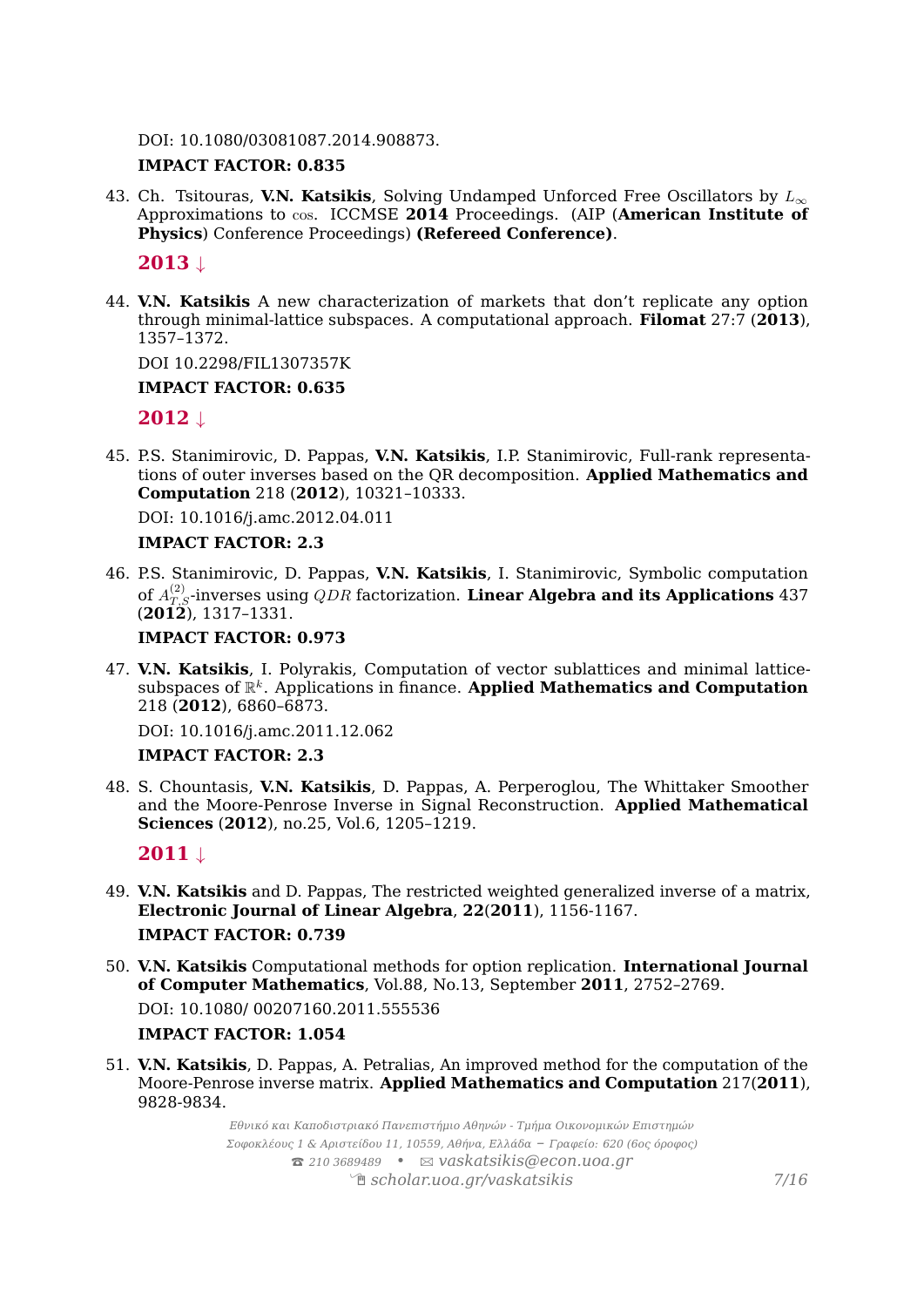DOI: 10.1016/j.amc.2011.04.080

#### **IMPACT FACTOR: 2.3**

#### **2010** ↓

52. S. Chountasis, **V.N. Katsikis**, D. Pappas, Digital image reconstruction in the spectral domain utilizing the Moore-Penrose inverse. **Mathematical Problems in Engineering**, Volume **2010**, Article ID 750352, 14 pages.

DOI: 10.1155/2010/750352

#### **IMPACT FACTOR: 1.145**

#### **2009** ↓

53. **V.N. Katsikis**, A Matlab-based rapid method for computing lattice-subspaces and vector sublattices of R *<sup>n</sup>.* Applications in portfolio insurance. **Applied Mathematics and Computation** (215) (**2009**) 961-972.

#### **IMPACT FACTOR: 2.3**

54. S. Chountasis, **V.N. Katsikis**, D. Pappas, Applications of the Moore-Penrose Inverse in digital image restoration. **Mathematical Problems in Engineering** Volume **2009**, Article ID 170724, 12 pages.

DOI: 10.1155/2009/170724.

#### **IMPACT FACTOR: 1.145**

- 55. **V.N. Katsikis**, The Riesz interpolation property for the space of continuously differentiable functions. **International Journal of Contemporary Mathematical Sciences**, **4**(**2009**), no.16,799–802.
- 56. S. Chountasis, **V.N. Katsikis**, D. Pappas, Image restoration via fast computing of the Moore-Penrose inverse matrix. 2009 16th International Conference on Systems, Signals and Image Processing, IWSSIP **2009**, **IEEE conference proceedings**, Article number 5367731, ISBN: 978-142444530-1 DOI: 10.1109/IWSSIP.2009.5367731 **(Refereed Conference)**.

**2008** ↓

57. **V.N. Katsikis**, Computational methods in lattice-subspaces of C[a,b] with applications in portfolio insurance. **Applied Mathematics and Computation** (200) (**2008**) 204–219.

**IMPACT FACTOR: 2.3**

- 58. **V.N. Katsikis** and D. Pappas, Fast computing of the Moore-Penrose inverse matrix. **Electronic Journal of Linear Algebra**, **17**(**2008**), 637–650. **IMPACT FACTOR: 0.739**
- 59. **V.N. Katsikis**, Additive mappings between directed wedges with the Riesz interpolation property. **International Journal of Mathematical Analysis** (2)No.1 (**2008**), 11–25.
- 60. **V.N. Katsikis**, Methods on computing positive bases in finite dimensional vector sublattices. Applications in completion of security markets and in the theory of efficient funds. ICNAAM **2008** Proceedings. (AIP (**American Institute of Physics**) Conference Proceedings) **(Refereed Conference)**.

#### **2007** ↓

*Εθνικό και Καποδιστριακό Πανεπιστήμιο Αθηνών - Τμήμα Οικονομικών Επιστημών Σοφοκλέους 1 & Αριστείδου 11, 10559, Αθήνα, Ελλάδα – Γραφείο: 620 (6ος όροφος)* T *210 3689489 •* B *[vaskatsikis@econ.uoa.gr](mailto:vaskatsikis@econ.uoa.gr)* Í *[scholar.uoa.gr/vaskatsikis](http://scholar.uoa.gr/vaskatsikis) 8[/16](#page-14-0)*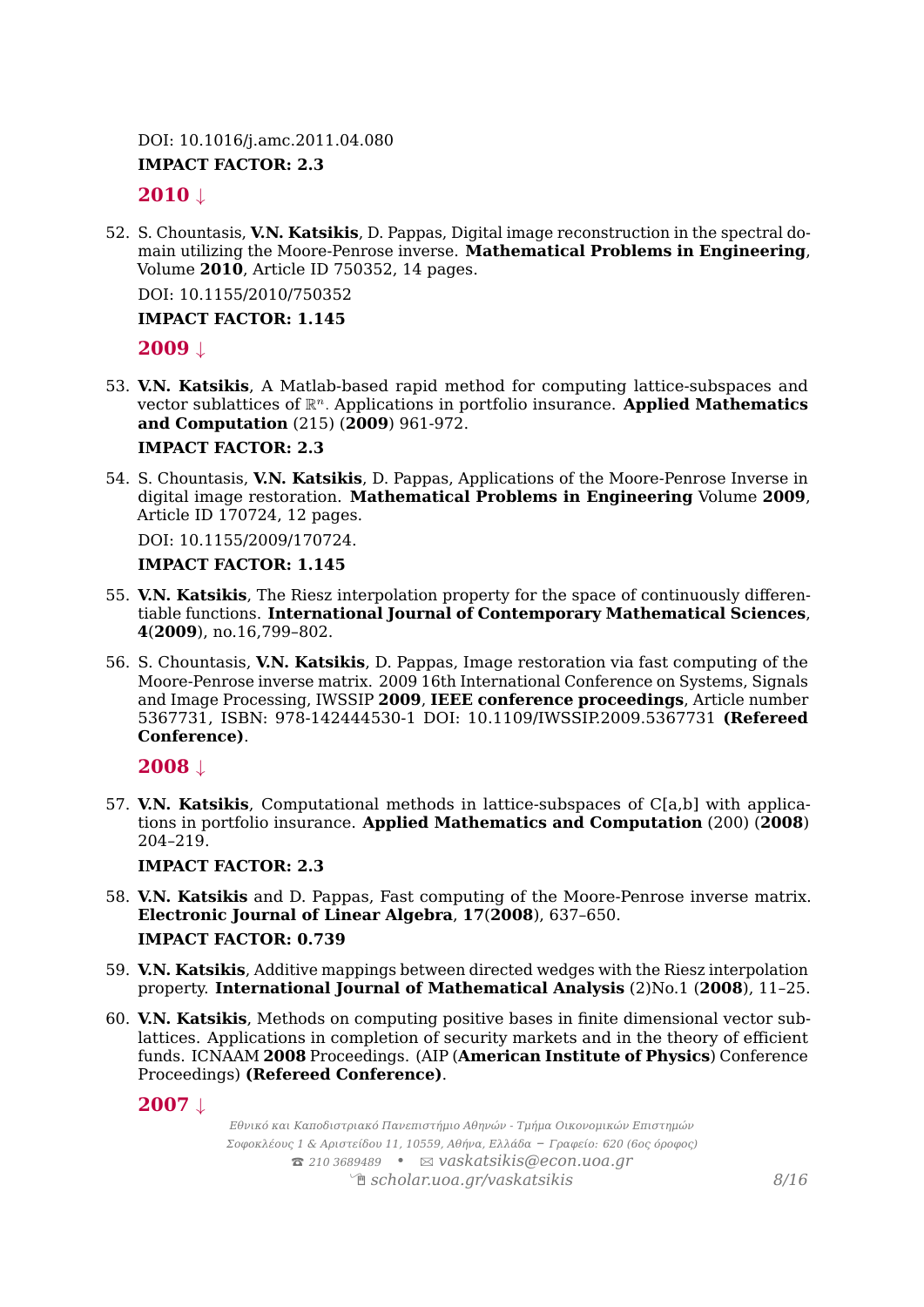- 61. **V.N. Katsikis**, Computational methods in portfolio insurance. **Applied Mathematics and Computation** (189) (**2007**) 9–22. **IMPACT FACTOR: 2.3**
- 62. **V.N. Katsikis**, Generalized wedges and ordered spaces with the Riesz decomposition property. **Nonlinear Functional Analysis and Applications** (12)No.2 (**2007**) 205–217.

**2006** ↓

- 63. **V.N. Katsikis**, I.Polyrakis, Positive Bases in ordered subspaces with the Riesz Decomposition Property. **Studia Mathematica** (174) (**2006**) 233–253. **IMPACT FACTOR 0.535**
- 64. **V.N. Katsikis**, C.Tsitouras, Computational methods in finite dimensional lattice-subspaces. An application in economics. **ICNAAM 2006 Proceedings**, 406-410 **(Refereed Conference)**.

Βιβλία (# 6)

#### **Ελληνικά**

**A.** Β. Κατσίκης, Γραμμική Άλγεβρα για την Οικονομία και τη Διοίκηση με Εφαρμογές στο MATLAB. Εκδόσεις Τσιότρας, Αθήνα 2019. **ISBN:** 978-618-5309-77-0

**Β.** Β. Κατσίκης, Στ. Κώτσιος, Γενικά Μαθηματικά για την Οικονομία και τη Διοίκηση, Τόμος ΙΙ (2η Έκδοση). Εκδόσεις Τσιότρας, Αθήνα 2020. **ISBN:** 978-618-5309-68-8

#### **Ξενόγλωσσα**

**A.** Editor of the book entitled:

#### **"Applied Linear Algebra in Action (2016)".**

Available from the following link: [Click Me](http://www.intechopen.com/books/applied-linear-algebra-in-action)

**B.** Editor of the 3 volumes book series entitled:

#### **"MATLAB, a Fundamental Tool for Scientific Computing and Engineering Applications, Intech Publications, 2012".**

Available from the following links:

**Volume 1:** [Click Me](http://www.intechopen.com/books/matlab-a-fundamental-tool-for-scientific-computing-and-engineering-applications-volume-1)

**Volume 2:** [Click Me](http://www.intechopen.com/books/matlab-a-fundamental-tool-for-scientific-computing-and-engineering-applications-volume-2)

**Volume 3:** [Click Me](http://www.intechopen.com/books/matlab-a-fundamental-tool-for-scientific-computing-and-engineering-applications-volume-3)

#### Κεφάλαια σε συλλογικούς τόμους (# 4)

1. **P. Stanimirovic, D. Pappas, V.N. Katsikis** (2015). Minimization of Quadratic Forms and Generalized Inverses, Advances in Linear Algebra Research, ISBN: 978-1-63463- 565-3, Nova Science,

> *Εθνικό και Καποδιστριακό Πανεπιστήμιο Αθηνών - Τμήμα Οικονομικών Επιστημών Σοφοκλέους 1 & Αριστείδου 11, 10559, Αθήνα, Ελλάδα – Γραφείο: 620 (6ος όροφος)* T *210 3689489 •* B *[vaskatsikis@econ.uoa.gr](mailto:vaskatsikis@econ.uoa.gr)* Í *[scholar.uoa.gr/vaskatsikis](http://scholar.uoa.gr/vaskatsikis) 9[/16](#page-14-0)*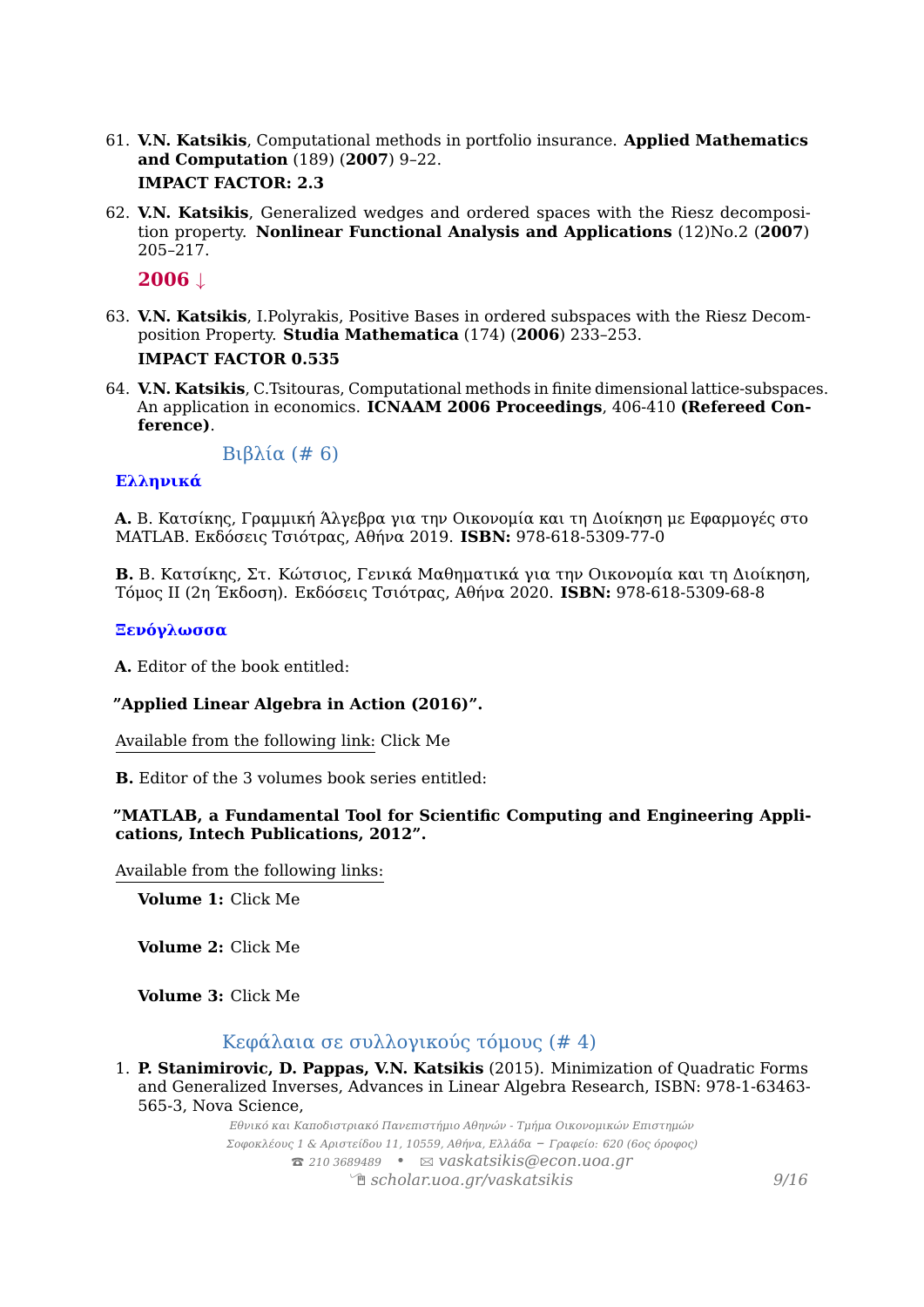#### **Available from:** [Click Me](https://www.novapublishers.com/catalog/product_info.php?products_id=52464)

2. **S. Chountasis, V.N. Katsikis and D. Pappas** (2012). Image Reconstruction Methods for MATLAB Users - A Moore-Penrose Inverse Approach, MATLAB - A Fundamental Tool for Scientific Computing and Engineering Applications - Volume 1, ISBN: 978-953- 51-0750-7, InTech,

#### **Available from:** [Click Me](http://www.intechopen.com/books/matlab-a-fundamental-tool-for-scientific-computing-and-engineering-applications-volume-1/image-reconstruction-methods-for-matlab-users-a-moore-penrose-inverse-approach)

3. **Vasilios N. Katsikis** (2012). MATLAB Aided Option Replication, MATLAB - A Fundamental Tool for Scientific Computing and Engineering Applications - Volume 3, ISBN 978-953-51-0752-1, InTech,

#### **Available from:** [Click Me](http://www.intechopen.com/books/matlab-a-fundamental-tool-for-scientific-computing-and-engineering-applications-volume-3/matlab-aided-option-replication)

4. **Vasilios N. Katsikis** (2010). Computational and Mathematical Methods in Portfolio Insurance. A MATLAB-Based Approach. Matlab - Modelling, Programming and Simulations, ISBN: 978-953-307-125-1, InTech,

#### **Available from:** [Click Me](http://www.intechopen.com/articles/show/title/computational-and-mathematical-methods-in-portfolio-insurance-a-matlab-based-approach-)

**Also:** The book "MATLAB-Modelling, Programming and Simulations" has been posted on the official web page of MathWorks - MATLAB CENTRAL. You can access the above mentioned web page by clicking on the following link:

[http://mathworks.com/matlabcentral/linkexchange/links/2759-matlab-modelling-program](http://mathworks.com/matlabcentral/linkexchange/links/2759-matlab-modelling-programming-and-simulations)ming[and-simulations](http://mathworks.com/matlabcentral/linkexchange/links/2759-matlab-modelling-programming-and-simulations)

### Εξωτερικός Αξιολογητής Διδακτορικών Διατριβών (PhD) σε Πανεπιστήμια του Εξωτερικού

 $\circ$  F. Roy, Eigenvalues and generalized inverses of matrices using interval analysis, Submitted for the award of the degree of Doctor of Philosophy (Ph.D.) of the Department of Mathematics, Indian Institute of Technology Kharagpur (2018). (Completed)

# Κριτής σε Διεθνή Επιστημονικά Περιοδικά

- { IEEE Transactions on Industrial Informatics
- { IEEE Transactions on Neural Networks and Learning Systems
- { Neural Processing Letters
- Neurocomputing
- { Applied Mathematics and Computation (Elsevier)
- Linear and Multilinear Algebra (Elsevier)
- Computational and Applied Mathematics(Springer)
- { Mathematical Reviews
- Numerical Algorithms (Springer)
- { Journal of Applied Mathematics and Computing (Springer)
- { Applied Mathematics Letters (Elsevier)
- { Journal of Computational and Applied Mathematics (Elsevier)
- o Applicable Analysis and Discrete Mathematics.
- { Journal of Computing in civil engineering (ASCE)
- { International Journal of Applied Mathematics and Computer Science (AMCS)
- Journal of Applied Mathematics (Hindawi)
- { Filomat
- { Afrika Matematika (Springer)
- { Applied Mathematics E-Notes
- { International Journal of Open Problems in Computer Science and Mathematics(IJOPCM)

*Εθνικό και Καποδιστριακό Πανεπιστήμιο Αθηνών - Τμήμα Οικονομικών Επιστημών*

*Σοφοκλέους 1 & Αριστείδου 11, 10559, Αθήνα, Ελλάδα – Γραφείο: 620 (6ος όροφος)* T *210 3689489 •* B *[vaskatsikis@econ.uoa.gr](mailto:vaskatsikis@econ.uoa.gr)*

Í *[scholar.uoa.gr/vaskatsikis](http://scholar.uoa.gr/vaskatsikis) 10[/16](#page-14-0)*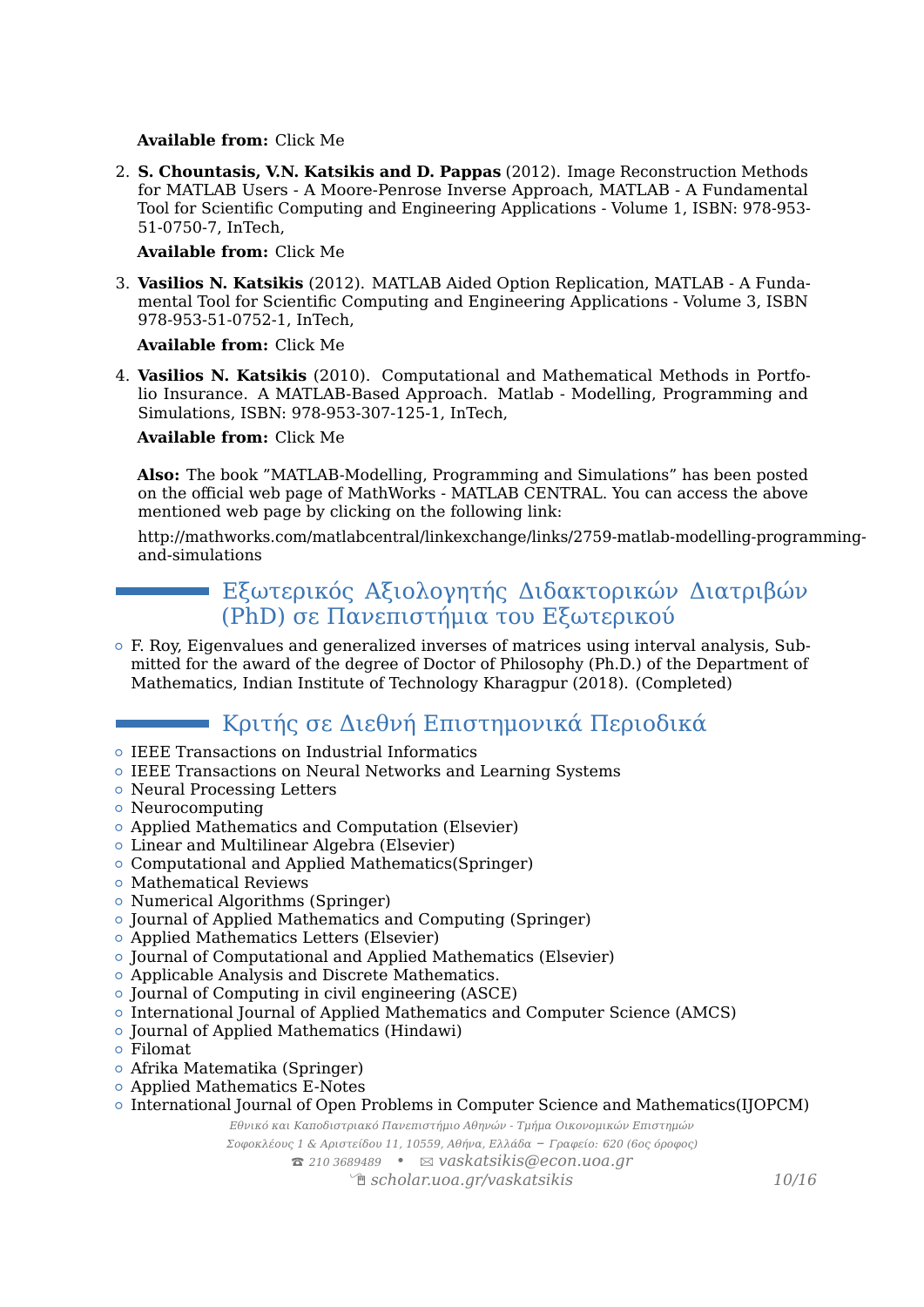- { International Journal of Contemporary Advanced Mathematics (IJCM)
- { Facta Universitatis (Series Mathematics and Informatics)

### Μέλος της Επιστημονικής Επιτροπής Περιοδικών

- { Journal of Finance, Business, Economics, Marketing and Information Systems.
- $\circ$  International Journal of Robotics and Control.

### Μέλος της Επιστημονικής Επιτροπής Συνεδρίων

- { The 5th International Scientific Conference, Analysis, Topology, Algebra: Theory And Applications (ATA 2016).
- { 13th Serbian Mathematical Congress Vrnjačka Banja, May 22-25, 2014.
- { 1st International Conference on Applications of Mathematics on Management, Finance, Production and Education. (2011)
- { 16th International Conference on Systems, Signals and Image Processing, IWSSIP (2009)

# Κεντρικός ομιλητής σε συνέδρια (Keynote speaker)

{ International Conference on Advanced Robotics and Intelligent Control (ICARIC 2018), Jishou, Hunan Province, China. Title: Improving of Zhang Neural Network models for computing the matrix inverse by using hyperpower iterative methods.

# Προσκεκλημένος ομιλητής σε συνέδρια

- { The 5th International Scientific Conference, Analysis, Topology, Algebra: Theory And Applications (ATA **2016**). Title: Computing {2*,* 4} and {2*,* 3}-inverses by using the Sherman-Morrison formula.
- { 13th Serbian Mathematical Congress Vrnjačka Banja, May 22-25, **2014**. Title: A new computational tool for option replication.
- { International Conference on Scientific Computation and Differential Equations (SciCADE 2013), September 16-20, **2013**, Valladolid (Spain). Minisymposium 14 - Efficient computation of matrix functions for exponential and trigonometric integrators.Organized by: Volker Grimm.

Title: Rational *L*<sup>∞</sup> approximations to the matrix cosine. I. Famelis, C. Tsitouras and V. Katsikis.

- { 16th International Conference on Systems, Signals and Image Processing, IWSSIP **2009**, Title: Image restoration via fast computing of the Moore-Penrose inverse matrix.
- { International Conference "Gene Around the World", Tripolis **2008**. Title: A new method for computing lattice-subspaces and vector sublattices of R *n*.
- { Conference on "Scientific Computing ", Kastoria, **2008**, Department of Informatics and Computer Technology(Kastoria), TEI of West Macedonia. Title: Effective Methods on Computing the Generalized Inverse of a Matrix.
- { 8th International S.A.E.T. Conference on Current trends in economics & Emigration policies, Kos, **2007**. Purdue University - University of the Aegean. Title: Computational methods in portfolio insurance.
- { Conference on "Mathematical Modeling and Computational Methods", Kastoria, **2007**, Department of Informatics and Computer Technology(Kastoria), TEI of West Macedonia. Title: Computational methods in portfolio insurance.
- $\circ$  International Conference on Numerical Analysis and Applied Mathematics(ICNAAM) **2006**. Official Conference of the European Society of Computational Methods in Sciences and Engineering(ESCMSE). Title: Computational methods in finite dimensional

*Εθνικό και Καποδιστριακό Πανεπιστήμιο Αθηνών - Τμήμα Οικονομικών Επιστημών Σοφοκλέους 1 & Αριστείδου 11, 10559, Αθήνα, Ελλάδα – Γραφείο: 620 (6ος όροφος)* T *210 3689489 •* B *[vaskatsikis@econ.uoa.gr](mailto:vaskatsikis@econ.uoa.gr)* Í *[scholar.uoa.gr/vaskatsikis](http://scholar.uoa.gr/vaskatsikis) 11[/16](#page-14-0)*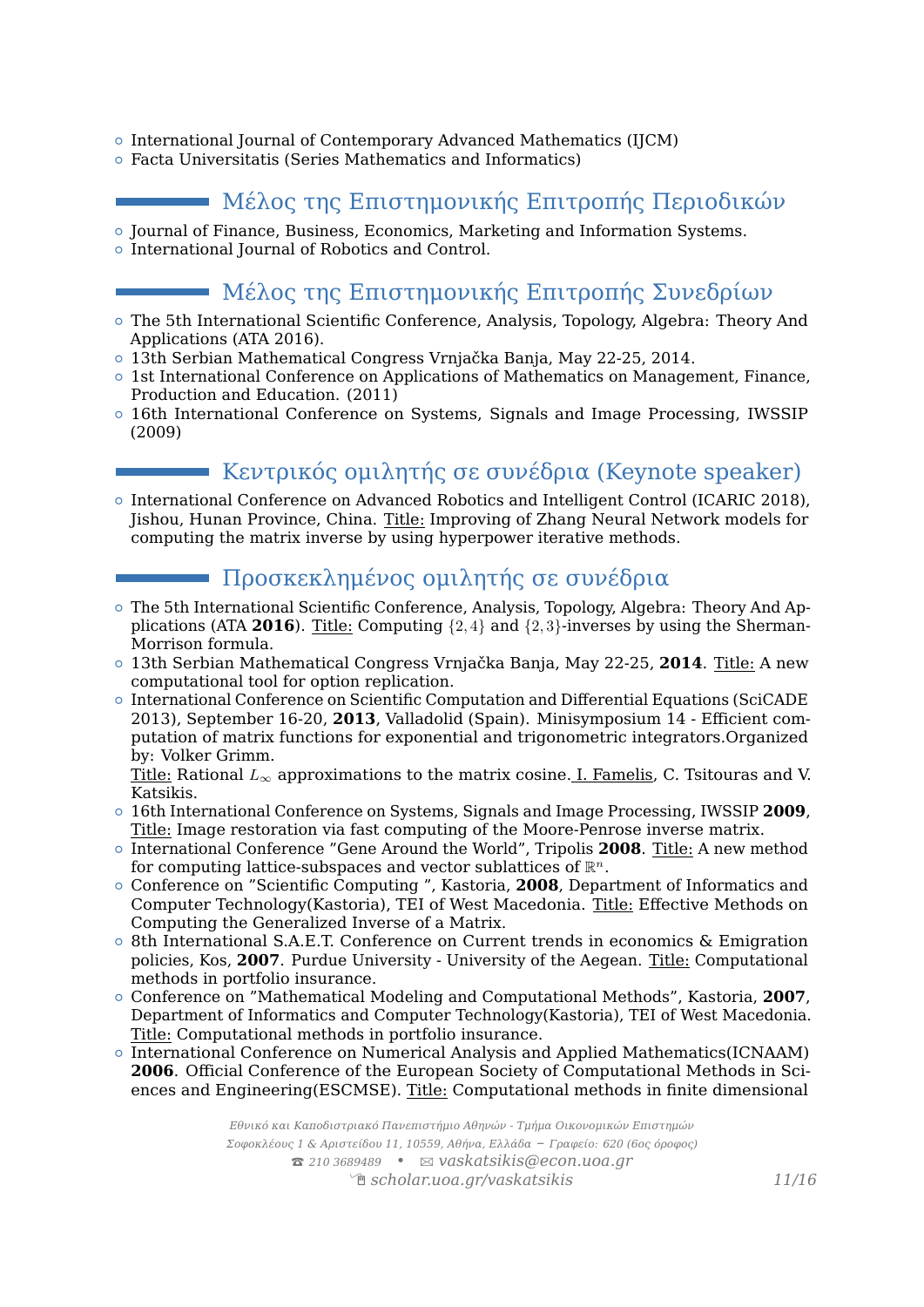lattice-subspaces. An application in economics.

# Παρουσιάσεις σε Συνέδρια

- { International Conference on Numerical Analysis and Applied Mathematics(ICNAAM),Rhodes 23-29 September **2015**. Official Conference of the European Society of Computational Methods in Sciences and Engineering(ESCMSE). Title: An alternative computational method for finding the minimum-premium insurance portfolio.
- { International Conference on Recent Advances in Pure and Applied Mathematics (ICRA-PAM 2015), 3-6 June **2015**, Istanbul Commerce University, Turkey. Title: A new method for the computation of  $\{2, 4\}$  and  $\{2, 3\}$ -inverses.
- { Numerical Computations: Theory and Algorithms International Conference and Summer School, in cooperation with the Society for Industrial and Applied Mathematics (SIAM). 17- 23 June **2013**, Italy. Title: A computational study of option replication based on Riesz space theory.
- { 1st International Conference on Applications of Mathematics on Management, Finance, Production and Education. 24-25 June **2011**, Athens. Title: The restricted weighted generalized inverse of a matrix application to the portfolio selection problem.
- $\circ$  International Conference on Numerical Analysis and Applied Mathematics(ICNAAM), Kos 16-20 September **2008**. Official Conference of the European Society of Computational Methods in Sciences and Engineering(ESCMSE). Title: Methods on computing positive bases in finite dimensional vector sublattices. Applications in completion of security markets and in the theory of efficient funds.
- { 12th Panhellenic Conference in Mathematical Analysis, Athens **2008**, University of Athens Department of Mathematics. Title: Fast Computation of lattice-subspaces and vector sublattices of R *n*.
- { 8th Panhellenic Conference in Algebra Number Theory and Applications, Athens **2008**, National Technical University of Athens. Title: Fast computing of the Moore-Penrose Inverse Matrix.
- $\circ$  International Conference on Numerical Analysis and Applied Mathematics(ICNAAM), Krete 15-19 September **2006**. Official Conference of the European Society of Computational Methods in Sciences and Engineering(ESCMSE). Title: Computational methods in finite dimensional lattice-subspaces. An application in economics.
- { 10th Panhellenic Conference in Mathematical Analysis, Athens **2004**, School of Applied Mathematical and Physical Sciences, National Technical University of Athens. Title: Ordered Subspaces with the Riesz Decomposition Property.
- { 8th Panhellenic Conference in Mathematical Analysis, Xanthi, **2000**. Democritus University of Thrace. Title: Positive bases in ordered spaces.
- { International Conference in Mathematical Analysis and its Applications, In Memorium Christos Papakyriakopoulos, **2000**. National Technical University of Athens. Title: The problem of existence of positive bases in ordered spaces.

# Επισκέπτης Καθηγητής

 $\circ$  Επισκέπτης Καθηγητής στο Πανεπιστήμιο της Nis, Department of Computer Science, Serbia (Ιούνιος 2018).

# Δημοσιευμένο Μαθηματικό Λογισμικό

- { Πακέτο υπολογισμού των εξωτερικών γενικευμένων αντιστρόφων. (Applied Mathematics and Computation (218) (2012))
- $\circ$  Συμβολικό πακέτο υπολογισμού των  $A^{(2)}_{T,S}$ -αντιστρόφων. (Linear Algebra and its Applications (437) (2012))

*Εθνικό και Καποδιστριακό Πανεπιστήμιο Αθηνών - Τμήμα Οικονομικών Επιστημών Σοφοκλέους 1 & Αριστείδου 11, 10559, Αθήνα, Ελλάδα – Γραφείο: 620 (6ος όροφος)* T *210 3689489 •* B *[vaskatsikis@econ.uoa.gr](mailto:vaskatsikis@econ.uoa.gr)* Í *[scholar.uoa.gr/vaskatsikis](http://scholar.uoa.gr/vaskatsikis) 12[/16](#page-14-0)*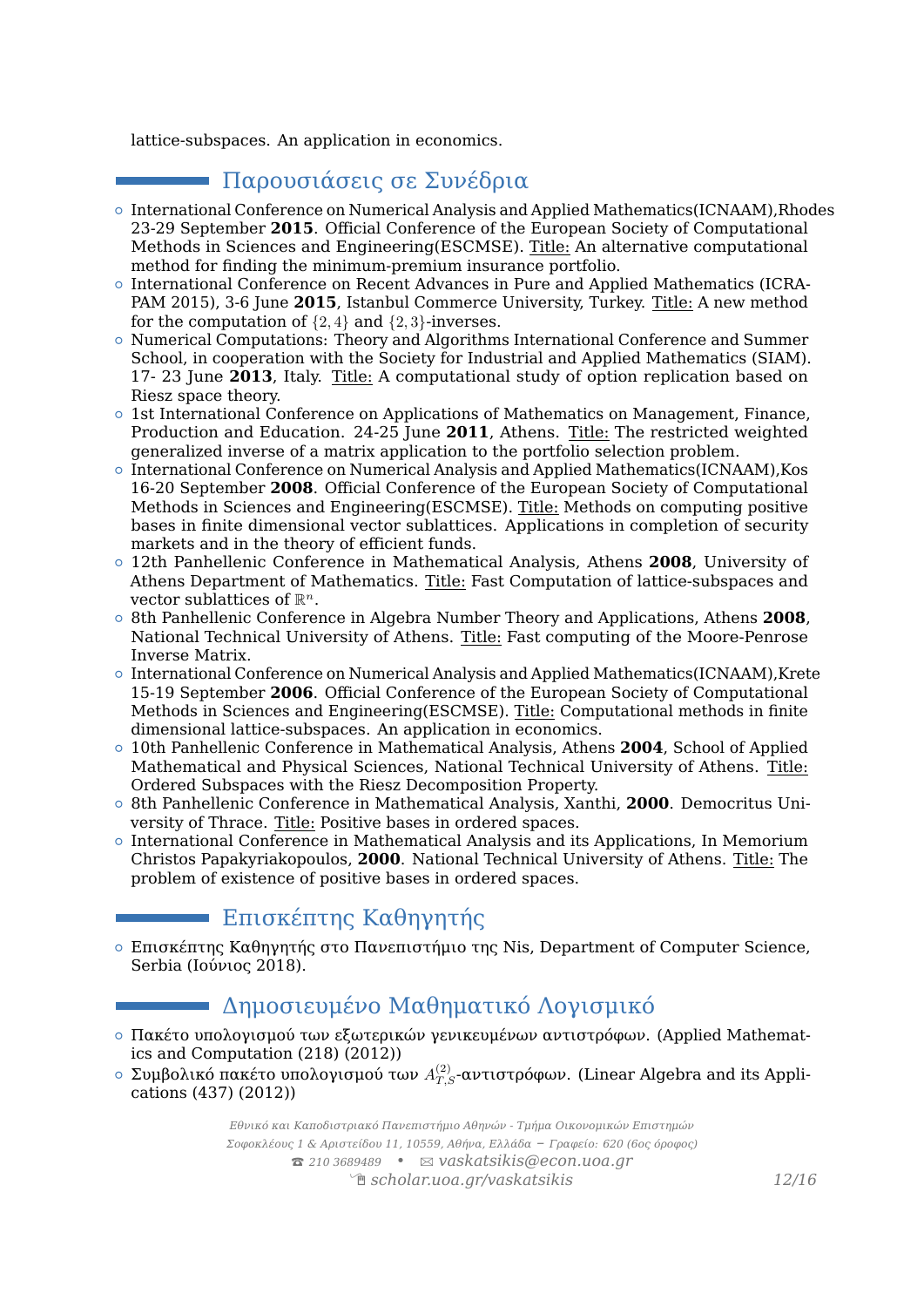- { Πακέτο υπολογισμού μεγιστικών υποαγορών που αναπαράγουν κάθε δικαίωμα. (International Journal of Computer Mathematics (88) (2011))
- { Πακέτο υπολογισμού της ασφάλισης χαρτοφυλακίου με ελάχιστο κόστος. (Applied Mathematics and Computation (215) (2009)).
- { Υπολογισμός του γενικευμένου αντιστρόφου πίνακα μέσω τανυστικών γινομένων. (Electronic Journal of Linear Algebra, (17) (2008)).
- { Συμβολικό πακέτο υπολογισμού των lattice-subspaces του *C*[*a, b*] (Applied Mathematics and Computation (200) (2008)).
- { Υπολογισμός των lattice-subspaces του R *<sup>n</sup>* (Applied Mathematics and Computation (189) (2007)).

# Μέλος σε Επιστημονικούς Οργανισμούς

- { Ελληνική Μαθηματική Εταιρεία (Κωδικός μέλους 4956)
- { International Association of Engineers (Membership code number 114182)

# Χρηματοδοτούμενη Έρευνα

- { Hyperpower επαναληπτικές μέθοδοι υψηλού δείκτη αποτελεσματικότητας, για τον υπολογισμό των εξωτερικών γενικευμένων αντιστρόφων  $A_{T,S}^{(2)}$  (ΕΛΚΕ-ΕΚΠΑ, 2016-2017).
- { Γενικευμένοι αντίστροφοι πινάκων: υπολογιστικές μέθοδοι και εφαρμογές τους στην βελτιστοποίηση. (ΕΛΚΕ-ΕΚΠΑ, 2014-2015)
- { Γενικευμένοι αντίστροφοι πινάκων: υπολογιστικές μέθοδοι και εφαρμογές τους στην βελτιστοποίηση. (ΕΛΚΕ-ΕΚΠΑ, 2014-2015)
- { Ερευνητικό Πρόγραμμα: Αρχιμήδης ΙΙΙ, (ΕΣΠΑ 2012-2015), Εφαρμογές μεθόδων υπολογιστικής νοημοσύνης σε προβλήματα υπολογιστικών μαθηματικών.
- { Μεταδιδακτορική Έρευνα, Χρηματοδότηση από το Ίδρυμα Κρατικών Υποτροφιών (Ι.Κ.Υ.) (1/2/2008-31/1/2009, Διάρκεια : 12 Μήνες)
- { Πρόγραμμα Βασικής Έρευνας "Καραθοδωρή", Εθνικό Μετσόβιο Πολυτεχνείο, Τίτλος: Θετικές βάσεις σε διατεταγμένους χώρους με την Riesz Decomposition Property και εφαρμογές σε προβλήματα των Μαθηματικών Οικονομικών (Ασφάλιση Χαρτοφυλακίου). Ανάπτυξη υπολογιστικών και μαθηματικών μεθόδων με την αρωγή σύγχρονου Μαθηματικού Λογισμικού.

(2007-2008, Διάρκεια: 15 μήνες)

- { Ερευνητικό Πρόγραμμα (ΠΕΝΕΔ), Εθνικό Μετσόβιο Πολυτεχνείο, Σχολή Εφαρμοσμένων Μαθηματικών και Φυσικών Επιστημών, Τίτλος: Εφαρμογές της Μαθηματικής Ανάλυσης σε Οικονομικά Προβλήματα. (1998, Διάρκεια: 6 μήνες)
- { Πρόγραμμα Δια Βίου Εκπαίδευσης, TEI Χαλκίδας, Τίτλος: Επιστημονικοί Υπολογισμοί και Σύγχρονο Μαθηματικό Λογισμικό. (2006, Διάρκεια: 6 μήνες)
- { Ερευνητικό Πρόγραμμα (ΕΠΕΑΕΚ), Εθνικό Μετσόβιο Πολυτεχνείο, Σχολή Εφαρμοσμένων Μαθηματικών και Φυσικών Επιστημών. (2000-2001, Διάρκεια: 10 μήνες)
- { Ερευνητικό Πρόγραμμα (ΕΠΕΑΕΚ), Εθνικό Μετσόβιο Πολυτεχνείο, Σχολή Αγρονόμων Τοπογράφων Μηχανικών.
- (1999-2000, Διάρκεια: 12 μήνες)
- { Ερευνητικό Πρόγραμμα (ΕΠΕΑΕΚ), Εθνικό Μετσόβιο Πολυτεχνείο, Σχολή Χημικών Μηχανικών. (1999, Διάρκεια: 2 μήνες)
- { Ερευνητικό Πρόγραμμα (ΕΠΕΑΕΚ), Εθνικό Μετσόβιο Πολυτεχνείο, Σχολή Αγρονόμων Τοπογράφων Μηχανικών.

*Εθνικό και Καποδιστριακό Πανεπιστήμιο Αθηνών - Τμήμα Οικονομικών Επιστημών Σοφοκλέους 1 & Αριστείδου 11, 10559, Αθήνα, Ελλάδα – Γραφείο: 620 (6ος όροφος)* T *210 3689489 •* B *[vaskatsikis@econ.uoa.gr](mailto:vaskatsikis@econ.uoa.gr)* Í *[scholar.uoa.gr/vaskatsikis](http://scholar.uoa.gr/vaskatsikis) 13[/16](#page-14-0)*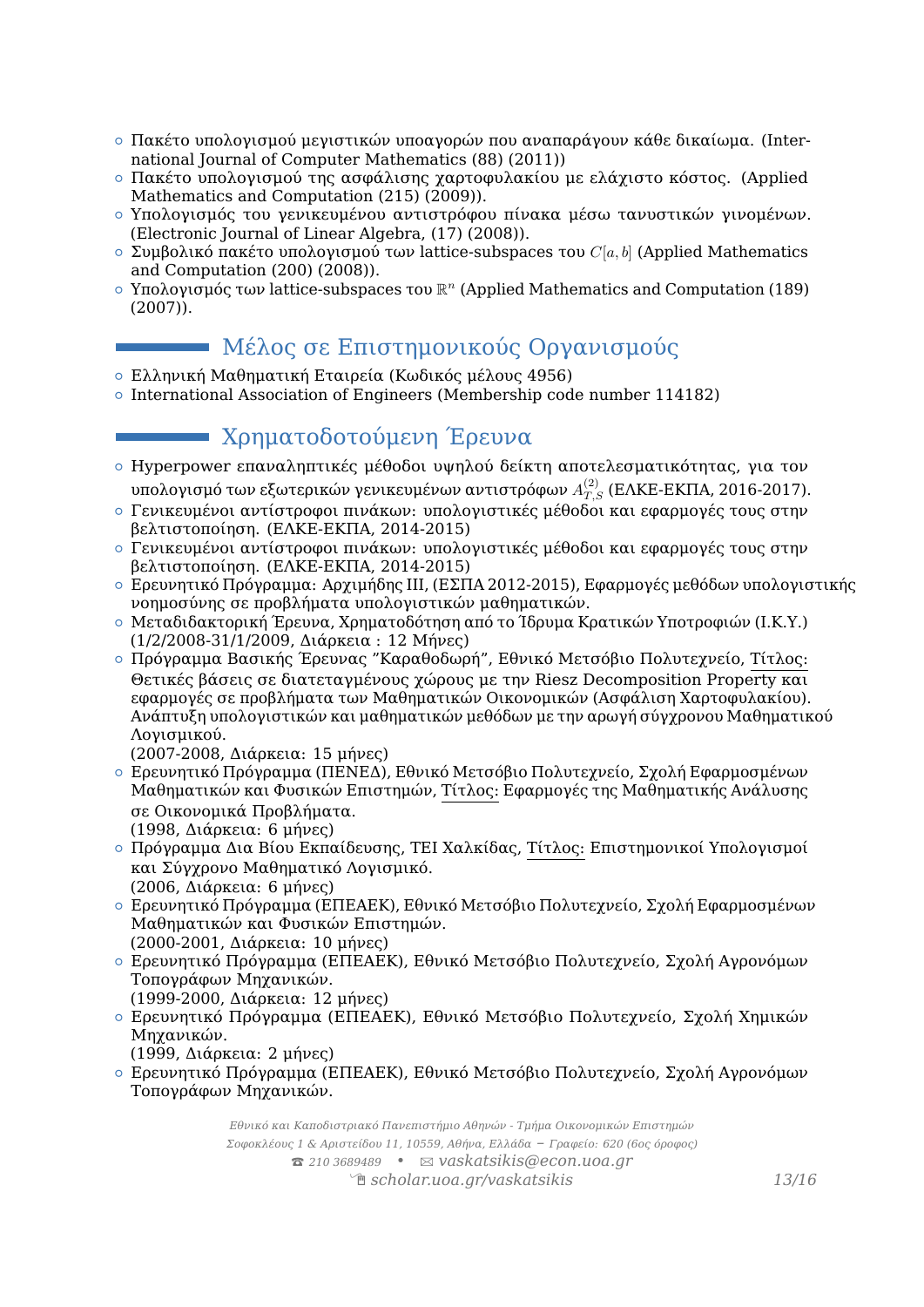#### (1998, Διάρκεια: 4 μήνες)

# Υποτροφίες - Βραβεία

- { Υποτροφία του Ιδρύματος Κρατικών Υποτροφιών (Ι.Κ.Υ.) για Μεταδιδακτορική Έρευνα (1/2/2008-31/1/2009).
- { Θωμαϊδειο βραδείο έτους 2007 για την πρόοδο των επιστημών & τεχνών. Βραβεύτηκε η εργασία: Computational methods in portfolio insurance, Applied Mathematics and Computation (189) (2007) 9-22.
- { Υποτροφία του Κληροδοτήματος Παπακυριακόπουλου για εκπόνηση Διδακτορικής Διατριβής (2000-2002).

# Διδακτική Εμπειρία 1999 - σήμερα

I) Μαθήματα που διδάσκω στο Τμήμα Οικονομικών Επιστημών:

#### **Α' εξάμηνο:**

- { Μαθηματικά Ι (προπτυχιακό)
- { Εφαρμοσμένα Μαθηματικά και Υπολογιστικές Μέθοδοι (μεταπτυχιακό)
- { Ποσοτικές Μέθοδοι για την λήψη Επιχειρηματικών Αποφάσεων (μεταπτυχιακό)
- { Μαθηματικά Χρηματοοικονομικά και εφαρμογές σε MATLAB I(μεταπτυχιακό)

#### **Β' εξάμηνο:**

- { Μαθηματικά ΙΙ (προπτυχιακό)
- { Γραμμικά Μαθηματικά (προπτυχιακό)
- { Μαθηματικά Χρηματοοικονομικά και εφαρμογές σε MATLAB II (μεταπτυχιακό)

#### II) Μαθήματα που έχω διδάξει στο παρελθόν, σε διάφορα ΤΕΙ-ΑΕΙ:

- { Διαφορικές Εξισώσεις (Εθνικό Μετσόβιο Πολυτεχνείο, Σχολή Μονίμων Υπαξκων Ναυτικού  $(\Sigma.M.Y.N.)$ )
- { Διαφορική Γεωμετρία (Εθνικό Μετσόβιο Πολυτεχνείο)
- { Μαθηματικά Ι, Μαθηματικά ΙΙ, Ποσοτικές μέθοδοι των Επιχειρήσεων, Μαθηματικά για Οικονομολόγους, Στατιστική Επιχειρήσεων, Εφαρμοσμένα Μαθηματικά. (ΤΕΙ ΠΕΙΡΑΙΑ)
- { Εφαρμοσμένα Μαθηματικά (Ανάλυση Fourier, Μιγαδική Ανάλυση, Διαφορικές Εξισώσεις με Μερικές Παραγώγους) (Ανώτατη Σχολή Παιδαγωγικών και Τεχνολογικών Εφαρμογών (Α.Σ.ΠΑΙ.Τ.Ε.) )
- { Μαθηματική Ανάλυση I (ΤΕΙ ΧΑΛΚΙΔΑΣ, Α.Σ.ΠΑΙ.Τ.Ε., Σ.Μ.Υ.Ν.)
- { Μαθηματική Ανάλυση ΙΙ (Ανάλυση Πολλών Μεταβλητών-Διανυσματική Ανάλυση) (ΑΣΠΑΙΤΕ,  $\Sigma.M.Y.N.$
- { Γραμμική 'Αλγεβρα (ΤΕΙ ΧΑΛΚΙΔΑΣ, ΤΕΙ ΛΑΜΙΑΣ)
- { Διακριτά Μαθηματικά (ΤΕΙ ΛΑΜΙΑΣ)
- { Αριθμητική Ανάλυση με σύγχρονο Μαθηματικό Λογισμικό(Matlab) (ΤΕΙ ΧΑΛΚΙΔΑΣ)
- $\circ$  Μαθηματική Ανάλυση με σύγχρονο Μαθηματικό Λογισμικό(Matlab, Mathematica, Maple) (ΤΕΙ ΛΑΜΙΑΣ, Α.Σ.ΠΑΙ.Τ.Ε.)
- $\circ$  Ψηφιακή Επεξεργασία Σήματος (Εργαστηριακό Μάθημα σε Matlab) (ΤΕΙ ΛΑΜΙΑΣ)
- { Fortran (ΤΕΙ ΧΑΛΚΙΔΑΣ)

# Σημειώσεις Μαθημάτων

- { Εφαρμοσμένα Μαθηματικά και Υπολογιστικές Μέθοδοι(μεταπτυχιακό).
- { Μαθηματικά Χρηματοοικονομικά και εφαρμογές σε MATLAB I (μεταπτυχιακό).
- { Μαθηματικά Χρηματοοικονομικά και εφαρμογές σε MATLAB II (μεταπτυχιακό).
- { Μαθηματικά I.

*Εθνικό και Καποδιστριακό Πανεπιστήμιο Αθηνών - Τμήμα Οικονομικών Επιστημών Σοφοκλέους 1 & Αριστείδου 11, 10559, Αθήνα, Ελλάδα – Γραφείο: 620 (6ος όροφος)* T *210 3689489 •* B *[vaskatsikis@econ.uoa.gr](mailto:vaskatsikis@econ.uoa.gr)* Í *[scholar.uoa.gr/vaskatsikis](http://scholar.uoa.gr/vaskatsikis) 14[/16](#page-14-0)*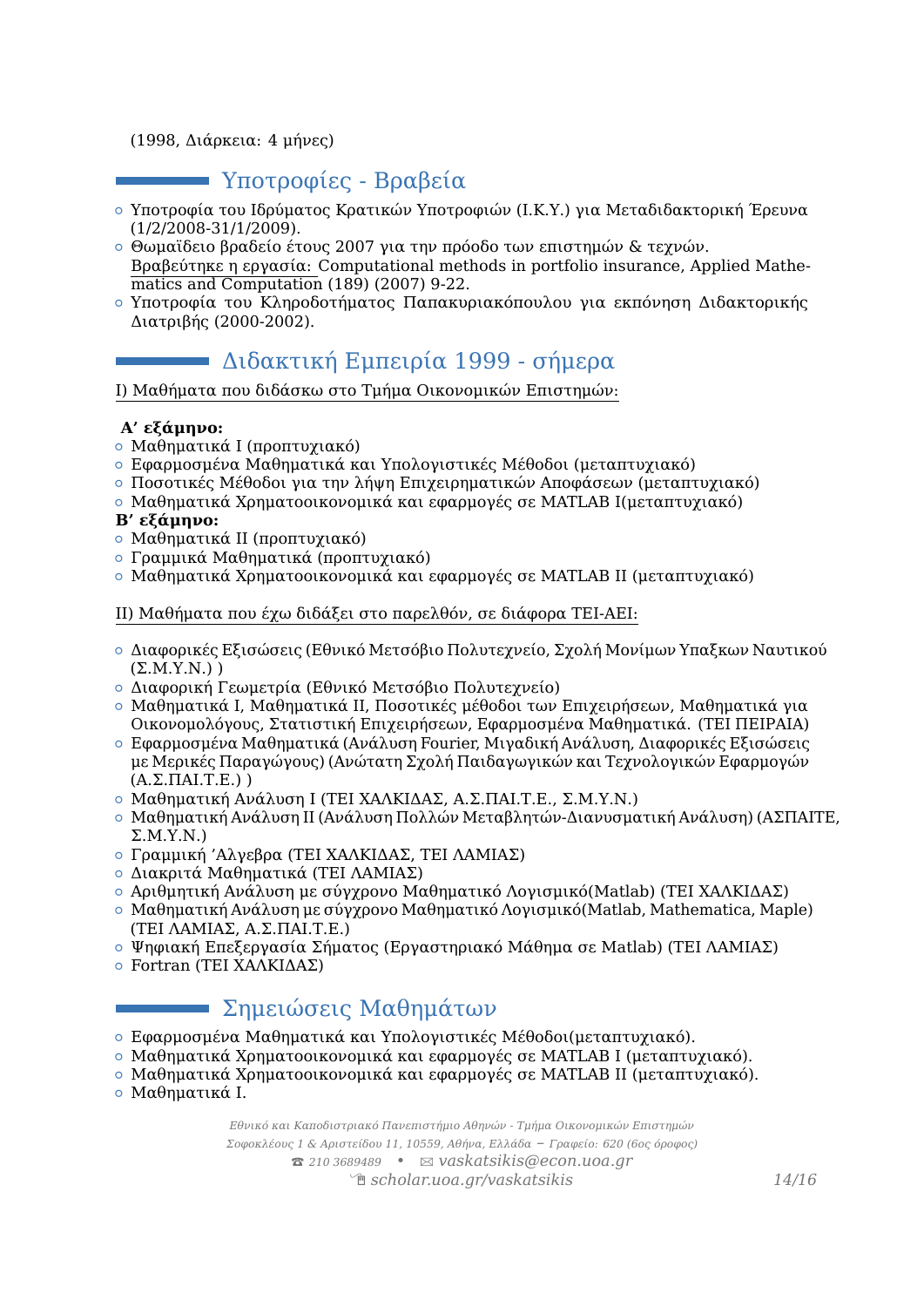{ Μαθηματικά II.

- { Γραμμικά Μαθηματικά.
- { Μαθηματική Ανάλυση με το Mathematica.

# Επίβλεψη διδακτορικών διατριβών

{ Σπυρίδων Μουρτάς, Time-Varying Problems in Finance via Linear-Variational Inequality based Primal-Dual Neural Networks (Σε εξέλιξη).

### Μέλος επιτροπής διδακτορικών διατριβών

- { Κωσταράκος Ηλίας, Εφαρμογές της θεωρίας ελέγχου στο σχεδιασμό δημοσιονομικής πολιτικής, 2017 (Ολοκληρωμένη).
- $\circ$  Πούλιος Νικόλαος. On the Stability of Random Matrices (Σε εξέλιξη).

# Επίβλεψη διπλωματικών εργασιών

- { Η μέθοδος RAS στην ανάλυση εισροών-εκροών (Μεταπτυχιακό) Μπαμπούρη Εφροσύνη (Ολοκληρωμένη)
- { Ανάλυση Εισροών-Εκροών και Πίνακες Κοινωνικής Λογιστικής (Μεταπτυχιακό) Χρήστου Αναστασία (Ολοκληρωμένη)
- { Υπολογισμός τιμών εξάσκησης για την υποκατάσταση δικαιωμάτων προαίρεσης με τη χρήση θετικών βάσεων (Μεταπτυχιακό) Χρόνη Χρύσα (Ολοκληρωμένη)
- { Υπολογιστικές μέθοδοι για την υποκατάσταση δικαιωμάτων προαίρεσης (Μεταπτυχιακό) Μπακούση Κωνσταντίνα (Ολοκληρωμένη)
- { Σφάλματα και μετάδοση σφαλμάτων κατά τους επιστημονικούς υπολογισμούς (Προπτυχιακό) Παναγιώτης Μεργές (Ολοκληρωμένη)

# Διοικητικό έργο στο ΕΚΠΑ

- { Ακαδημαϊκός υπεύθυνος του Τμήματος Οικονομικών Επιστημών για το πρόγραμμα "CIVIS- Ευρωπαϊκή Πανεπιστημιακή Συνεργασία για τους Πολίτες της Ευρώπης".
- { Μέλος της συντονιστικής επιτροπής του Προγράμματος Μεταπτυχιακών Σπουδών "Μαθηματική Χρηματοοικονομική και Ανάλυση Κινδύνου" του Τμήματος Οικονομικών επιστημών του ΕΚΠΑ.
- { Ακαδημαϊκός υπεύθυνος του Τμήματος Οικονομικών Επιστημών για το πρόγραμμα "Διεθνής κινητικότητα" Erasmus+ σε συνεργασία με το University of Nis, Serbia (Erasmus+ International Mobility).
- { Μέλος της επιτροπής αναγνώρισης μαθημάτων.
- $\circ$  Μέλος της επιτροπής κατάρτισης προγράμματος εξεταστικής (2014-2018).
- $\circ$  Μέλος της επιτροπής κατάρτισης προγράμματος επιτηρήσεων (2014-2018).
- { Μέλος της επιτροπής κατάρτισης ωρολογίου προγράμματος μαθημάτων (2014-σήμερα).
- { Μέλος της επιτροπής ΟΜΕΑ (2014).
- { Μέλος της επιτροπής παραλαβής διενέργειας-αξιολόγησης παραλαβής προμηθειώνυπηρεσιών του Τμήματος Οικονομικών Επιστημών του ΕΚΠΑ (2016).
- { Αναπληρωματικό μέλος της Επιτροπής Αξιολόγησης για την αξιολόγηση και επιλογή προσωπικού στο πλαίσιο του έργου ή προγράμματος ΠΜΣ "Εφαρμοσμένη Οικονομική και Χρηματοοικονομική" με τίτλο "Οικονομικά, Διοικητικά και Πληροφοριακά Συστήματα Επιχειρήσεων", του Τμήματος Οικονομικών Επιστημών.
- <span id="page-14-0"></span>{ Αναπληρωματικό μέλος της Επιτροπής Αξιολόγησης για την αξιολόγηση και επιλογή προσωπικού στο πλαίσιο του έργου με τίτλο «ΠΜΣ Εφαρμοσμένη Οικονομική και Χρηματοοικονομική», του Τμήματος Οικονομικών Επιστημών.

*Εθνικό και Καποδιστριακό Πανεπιστήμιο Αθηνών - Τμήμα Οικονομικών Επιστημών Σοφοκλέους 1 & Αριστείδου 11, 10559, Αθήνα, Ελλάδα – Γραφείο: 620 (6ος όροφος)* T *210 3689489 •* B *[vaskatsikis@econ.uoa.gr](mailto:vaskatsikis@econ.uoa.gr)* Í *[scholar.uoa.gr/vaskatsikis](http://scholar.uoa.gr/vaskatsikis) 15[/16](#page-14-0)*